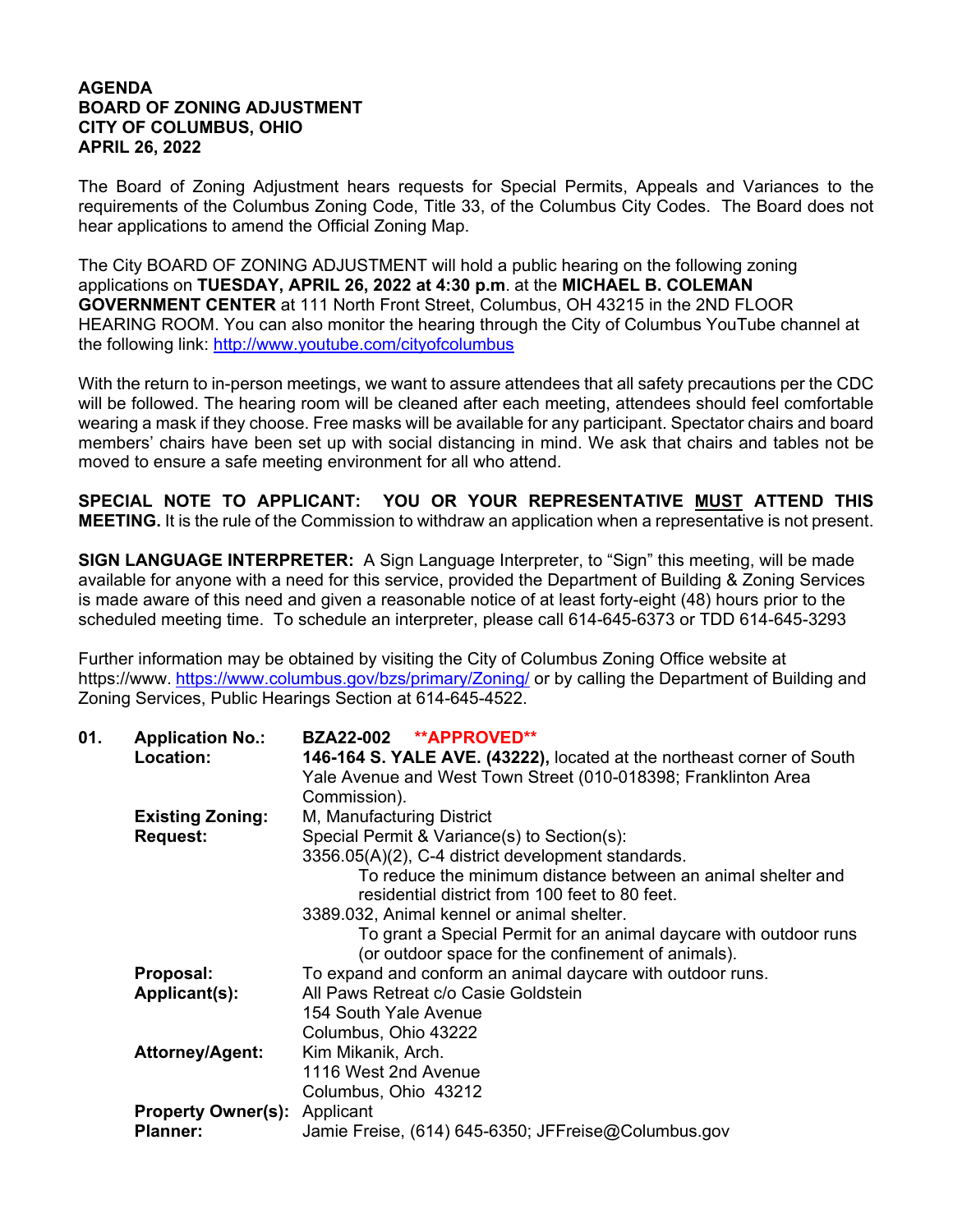| 02. | <b>Application No.:</b><br>Location:                   | <b>**APPROVED**</b><br><b>BZA22-003</b><br>3655 WESTON PL. (43214), located on the west side of Weston Place,<br>approximately 50 feet north of Irving Way West (010-058912; Clintonville<br>Area Commission).    |
|-----|--------------------------------------------------------|-------------------------------------------------------------------------------------------------------------------------------------------------------------------------------------------------------------------|
|     | <b>Existing Zoning:</b><br><b>Request:</b>             | R-3, Residential District<br>Variance(s) to Section(s):<br>3332.26(E), Minimum side yard permitted.<br>To reduce the minimum northern side yard for a garage from 3 feet<br>to 1 foot.                            |
|     | Proposal:<br>Applicant(s):                             | To raze and rebuild a detached garage.<br>John W. Herbert<br>3655 Weston Place<br>Columbus, Ohio 43214                                                                                                            |
|     | <b>Attorney/Agent:</b>                                 | Michael B. Schulte, Arch.<br>3605 Milton Avenue<br>Columbus, Ohio 43214                                                                                                                                           |
|     | <b>Property Owner(s): Applicant</b><br><b>Planner:</b> | Jamie Freise, (614) 645-6350; JFFreise@Columbus.gov                                                                                                                                                               |
| 03. | <b>Application No.:</b><br>Location:                   | <b>**APPROVED**</b><br><b>BZA22-014</b><br>2174 RANKIN AVE. (43211), located on the east side of Rankin Avenue,<br>approximately 120 feet south of East Hudson Street (010-108723;<br>Northeast Area Commission). |
|     | <b>Existing Zoning:</b><br><b>Request:</b>             | R-2, Residential District<br>Variance(s) to Section(s):<br>3332.27, Rear yard.<br>To reduce the rear yard area from 25 percent of the lot to 12<br>percent.                                                       |
|     | Proposal:<br>Applicant(s):                             | To construct an addition onto the rear of a single-unit dwelling.<br>Alejandro Capula San Juan<br>2170 Rankin Avenue<br>Columbus, Ohio 43211                                                                      |
|     | <b>Attorney/Agent:</b>                                 | Dehlco Construction Services LLC; Matthew C. Dehlendorf<br>149 Eastcherry Avenue<br>Gahanna, Ohio 43230                                                                                                           |
|     | <b>Property Owner(s):</b><br><b>Planner:</b>           | Applicant<br>Adam Trimmer, (614) 645-2749; ADTrimmer@Columbus.gov                                                                                                                                                 |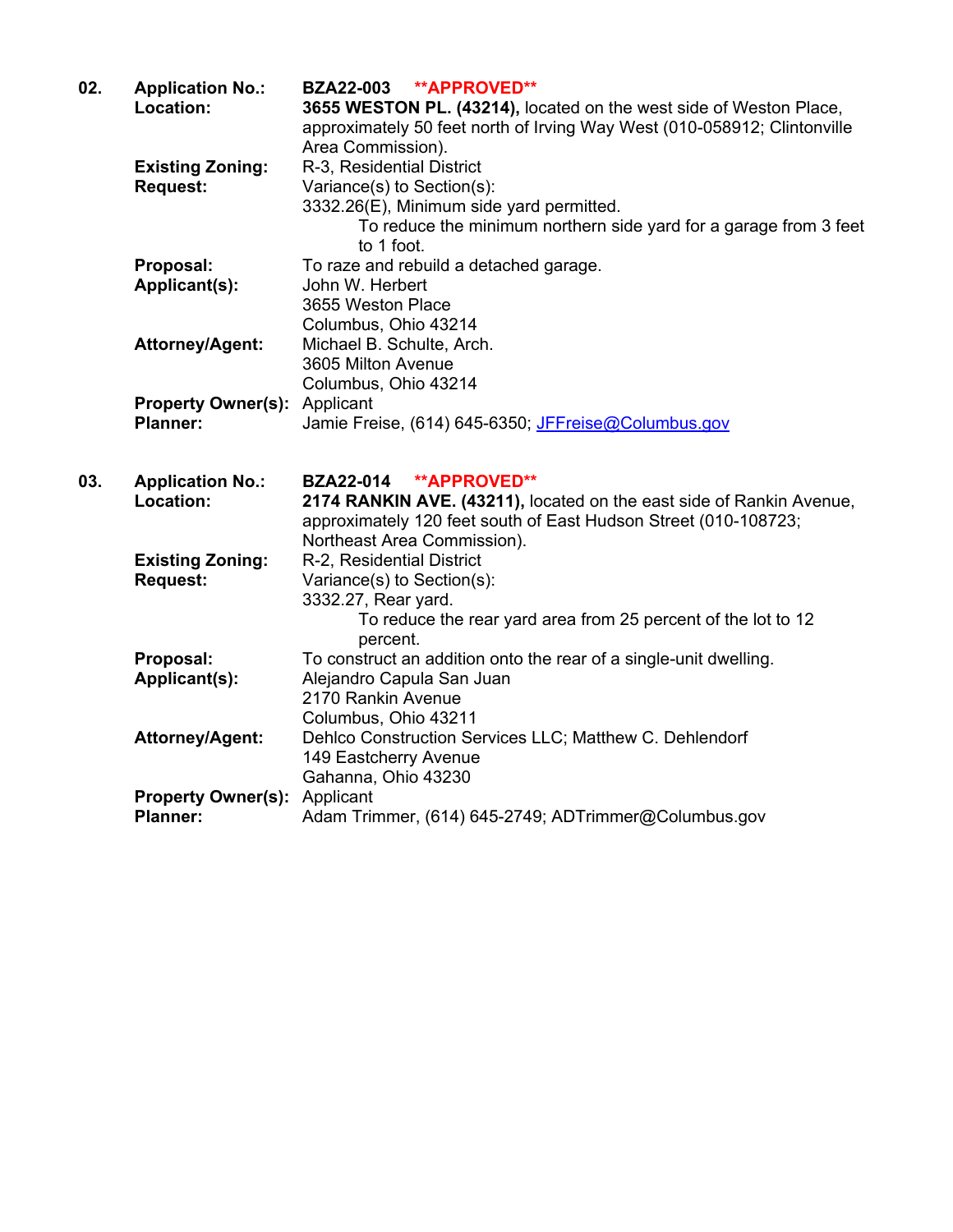| 04. | <b>Application No.:</b>   | BZA22-015 **APPROVED**                                                      |
|-----|---------------------------|-----------------------------------------------------------------------------|
|     | Location:                 | 2341 VELMA AVE. (43211), located at the northwest corner of Velma           |
|     |                           | Avenue and Clinton Street. (010-074667; South Linden Area Commission).      |
|     | <b>Existing Zoning:</b>   | R-3, Residential District                                                   |
|     | <b>Request:</b>           | Variance(s) to Section(s):                                                  |
|     |                           | 3321.05(B,2), Vision clearance.                                             |
|     |                           | To allow the dwelling to encroach 2 feet into the 30' x 30' Vision          |
|     |                           | Clearance Triangle.                                                         |
|     |                           | 3332.22, Building lines on corner lots-Exceptions.                          |
|     |                           | To reduce the bulding setback along Clinton Street from 8 feet to 5         |
|     |                           | feet 4 inches.                                                              |
|     | Proposal:                 | To construct a single-unit dwelling.                                        |
|     | Applicant(s):             | Healthy Linden Homes; c/o Patrice Allen Brady                               |
|     |                           | PO Box 77499                                                                |
|     |                           | Columbus, Ohio 43207                                                        |
|     | <b>Attorney/Agent:</b>    | None                                                                        |
|     | <b>Property Owner(s):</b> | Central Ohio Community Improvement Corp.                                    |
|     |                           | 845 Parsons Avenue                                                          |
|     |                           | Columbus, Ohio 43206                                                        |
|     | <b>Planner:</b>           | Jamie Freise, (614) 645-6350; JFFreise@Columbus.gov                         |
|     |                           |                                                                             |
| 05. | <b>Application No.:</b>   | <b>**APPROVED**</b><br><b>BZA22-016</b>                                     |
|     | Location:                 | 1036 26TH AVE. (43211), located on the north side of 26th Avenue,           |
|     |                           |                                                                             |
|     |                           |                                                                             |
|     |                           | approximately 170 feet west of Lexington Avenue (010-096524; South          |
|     |                           | Linden Area Commission).                                                    |
|     | <b>Existing Zoning:</b>   | R-3, Residential District                                                   |
|     | <b>Request:</b>           | Variance(s) to Section(s):                                                  |
|     |                           | 3332.28, Side or rear yard obstruction.                                     |
|     |                           | To allow parking in the eastern required side yard.                         |
|     | Proposal:                 | To construct a single-unit dwelling.                                        |
|     | Applicant(s):             | Healthy Linden Homes; c/o Patrice Allen Brady                               |
|     |                           | PO Box 77499                                                                |
|     |                           | Columbus, Ohio 43207                                                        |
|     | <b>Attorney/Agent:</b>    | None                                                                        |
|     | <b>Property Owner(s):</b> | Central Ohio Community Improvement Corp.                                    |
|     |                           | 845 Parsons Avenue                                                          |
|     | <b>Planner:</b>           | Columbus, Ohio 43206<br>Jamie Freise, (614) 645-6350; JFFreise@Columbus.gov |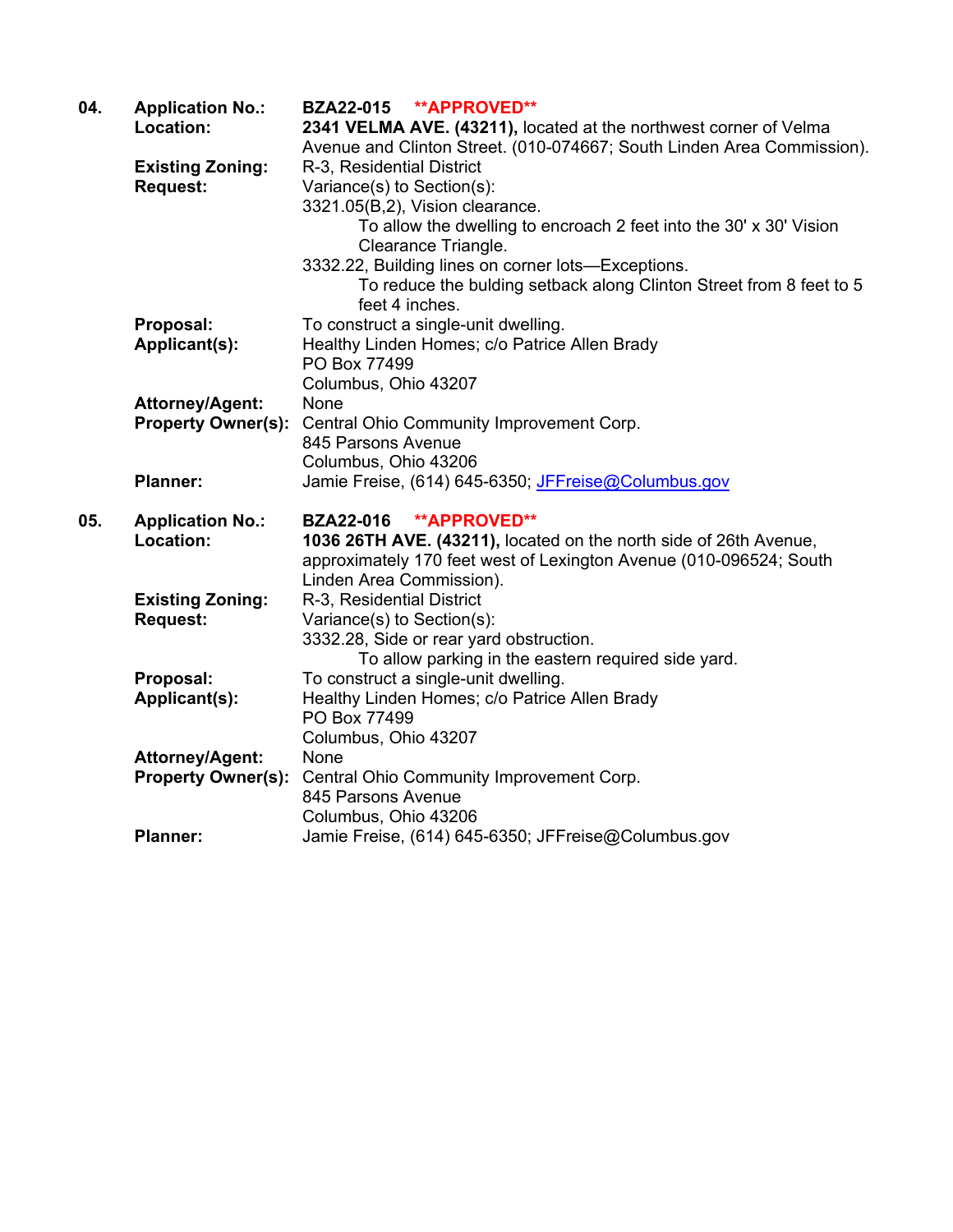| 06. | <b>Application No.:</b>   | BZA22-017 **APPROVED**                                                          |
|-----|---------------------------|---------------------------------------------------------------------------------|
|     | Location:                 | 1029 26TH AVE. (43211), located on the south side of 26th Avenue,               |
|     |                           | approximately 180 feet west of Lexington Avenue (010-096516; South              |
|     |                           | Linden Area Commission).                                                        |
|     | <b>Existing Zoning:</b>   | R-3, Residential District                                                       |
|     | <b>Request:</b>           | Variance(s) to Section(s):                                                      |
|     |                           | 3332.28, Side or rear yard obstruction.                                         |
|     |                           | To allow parking in the eastern required side yard.                             |
|     | Proposal:                 | To construct a single-unit dwelling.                                            |
|     | Applicant(s):             | Healthy Linden Homes; c/o Patrice Allen Brady                                   |
|     |                           | PO Box 77499                                                                    |
|     |                           | Columbus, Ohio 43207                                                            |
|     | <b>Attorney/Agent:</b>    | None                                                                            |
|     | <b>Property Owner(s):</b> | Central Ohio Community Improvement Corp.                                        |
|     |                           | 845 Parsons Avenue                                                              |
|     |                           | Columbus, Ohio 43206                                                            |
|     | <b>Planner:</b>           | Jamie Freise, (614) 645-6350; JFFreise@Columbus.gov                             |
|     |                           |                                                                                 |
|     |                           |                                                                                 |
| 07. | <b>Application No.:</b>   | <b>**APPROVED**</b><br><b>BZA22-018</b>                                         |
|     | Location:                 | 1520 SUMMIT ST. (43201), located on the east side of Summit Street,             |
|     |                           | approximately 160 feet south of East 11th Avenue (010-022677; University        |
|     |                           | Area Commission).                                                               |
|     | <b>Existing Zoning:</b>   | R-4, Residential District                                                       |
|     | <b>Request:</b>           | Variance(s) to Section(s):                                                      |
|     |                           | 3312.21(D), Landscaping and screening.<br>To not provide parking lot screening. |
|     |                           | 3325.801, Maximum Lot Coverage.                                                 |
|     |                           | To increase the maximum lot coverage from 25 percent to 42                      |
|     |                           | percent.                                                                        |
|     |                           | 3325.805, Maximum Floor Area Ratio (FAR).                                       |
|     |                           | To increase the maximum floor area ratio from 0.40 to 0.54.                     |
|     |                           | 3332.25, Maximum side yards required.                                           |
|     |                           | To reduce the total side yards required from 6.02 feet to 5 feet.               |
|     |                           | 3332.26©(3), Minimum side yard permitted.                                       |
|     |                           | To reduce the minimum side yards from 5 feet to 2.5 feet.                       |
|     | Proposal:                 | To construct a rear addition to an existing two-unit dwelling.                  |
|     | Applicant(s):             | BG 98 LTD; c/o Justin Garland                                                   |
|     |                           | PO Box 8310                                                                     |
|     |                           | Columbus, Ohio 43201                                                            |
|     | <b>Attorney/Agent:</b>    | Rhythm Architecture; c/o Daniel Ferdelman, Arch.                                |
|     |                           | 679 North High Street, Suite D                                                  |
|     |                           | Worthington, Ohio 43085                                                         |
|     | <b>Property Owner(s):</b> | Applicant                                                                       |
|     | <b>Planner:</b>           | Jamie Freise, (614) 645-6350; JFFreise@Columbus.gov                             |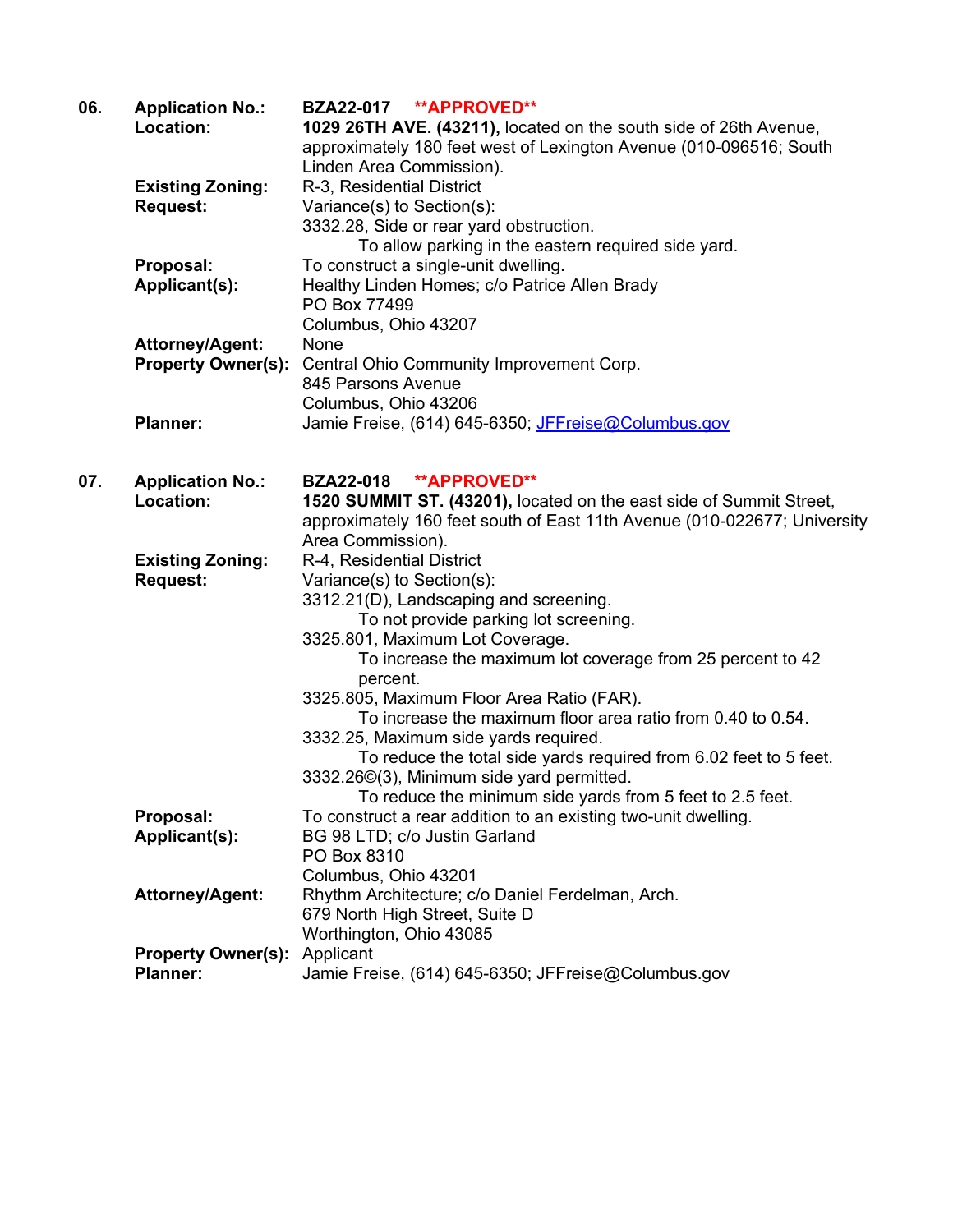| 08. | <b>Application No.:</b><br>Location:         | <b>**APPROVED**</b><br><b>BZA22-021</b><br>1254 CARAVEL DR. (43207), located on the north side of Caravel Drive,<br>approximately 200 feet west of Catamaran Drive (510-247246; Far South<br>Columbus Area Commission). |
|-----|----------------------------------------------|-------------------------------------------------------------------------------------------------------------------------------------------------------------------------------------------------------------------------|
|     | <b>Existing Zoning:</b>                      | R-2, Residential District                                                                                                                                                                                               |
|     | <b>Request:</b>                              | Variance(s) to Section(s):                                                                                                                                                                                              |
|     |                                              | 3312.27(2), Parking setback line.                                                                                                                                                                                       |
|     |                                              | To reduce the parking setback from 25 feet to 8 feet.                                                                                                                                                                   |
|     | Proposal:                                    | To legitimize the conversion of an attached garage to living space and                                                                                                                                                  |
|     |                                              | create new parking spaces.                                                                                                                                                                                              |
|     | <b>Applicant(s):</b>                         | Paige Berry & Tarin Tippett                                                                                                                                                                                             |
|     |                                              | 1254 Caravel Drive                                                                                                                                                                                                      |
|     |                                              | Columbus, Ohio 43207                                                                                                                                                                                                    |
|     | <b>Attorney/Agent:</b>                       | None                                                                                                                                                                                                                    |
|     | <b>Property Owner(s):</b><br><b>Planner:</b> | Applicant<br>Adam Trimmer, (614) 645-2749; ADTrimmer@Columbus.gov                                                                                                                                                       |
|     |                                              |                                                                                                                                                                                                                         |
| 09. | <b>Application No.:</b>                      | <b>**APPROVED**</b><br><b>BZA22-022</b>                                                                                                                                                                                 |
|     | Location:                                    | 4729 GROVES ROAD (43232), located at the Southeast corner of Groves                                                                                                                                                     |
|     |                                              | Road and Baynes Drive (010-118849; Greater South East Area                                                                                                                                                              |
|     |                                              | Commision).                                                                                                                                                                                                             |
|     | <b>Existing Zoning:</b>                      | R-2, Residential District                                                                                                                                                                                               |
|     | <b>Request:</b>                              | Variance(s) to Section(s):                                                                                                                                                                                              |
|     |                                              | 3321.05 - Vision clearance.                                                                                                                                                                                             |
|     |                                              | To reduce the clear vision triangle at intersection of Baynes Road<br>and Groves Road from 30 x 30 feet to 20 X 20 feet                                                                                                 |
|     |                                              | 3312.49 (C) Minimum number of parking spaces                                                                                                                                                                            |

to 1. 3332.27, Rear yard

**Proposal:** To raze and rebuild single-unit dweling<br> **Applicant(s):** Lauren Gallagher PAC LLC

**Planner:** Adam Trimmer, (614) 645-2749;

**Attorney/Agent:** None **Property Owner(s):** Applicant

**Applicant(s):** Lauren Gallagher PAC LLC 4497 Valley Quail Boulvard North

Westerville, Ohio 43081

To reduce the minimum number of required parking spaces from 2

To reduce the rear yard from 25 percent to 15 percent

ADTrimmer@columbuADTrimmer@columbus.gov#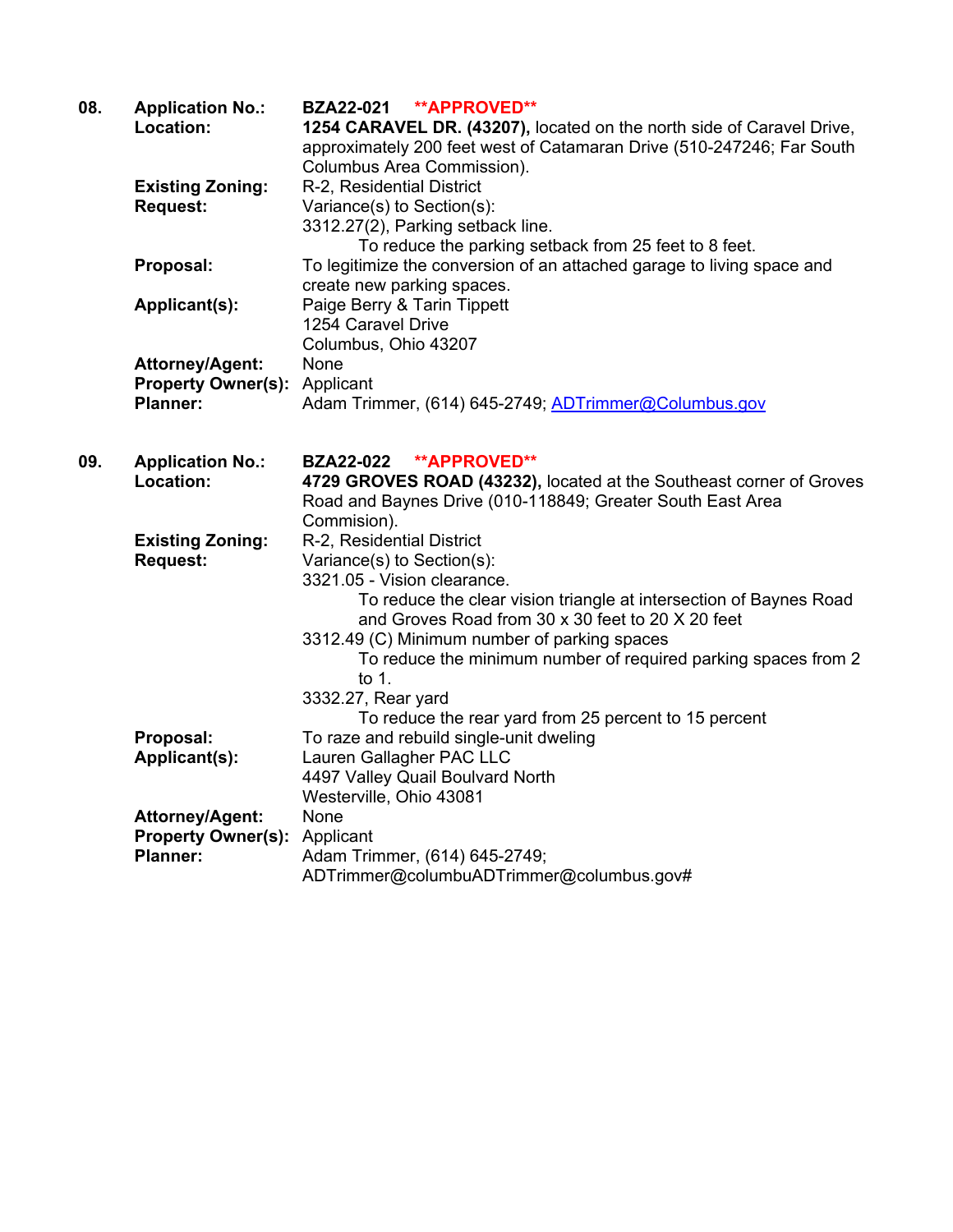| 10. | <b>Application No.:</b><br>Location:       | **TABLED**<br><b>BZA22-024</b><br>1655 MOOBERRY ST. (43205), located on the south side of Mooberry<br>Street, approximately 90 feet east of Seymour Avenue (010-007099;<br>Livingston Avenue Area Commission).                                                                     |
|-----|--------------------------------------------|------------------------------------------------------------------------------------------------------------------------------------------------------------------------------------------------------------------------------------------------------------------------------------|
|     | <b>Existing Zoning:</b><br><b>Request:</b> | R-2F, Residential District<br>Variance(s) to Section(s):<br>3321.05(B)(1), Vision clearance.<br>To allow a parking space to encroach on the alley and street clear<br>vision triangle.<br>3332.21(F), Building lines.<br>To reduce the building setback from 10 feet to 6.25 feet. |
|     | Proposal:<br>Applicant(s):                 | To construct a two-unit dwelling.<br><b>Lasting Legacy Real Estate</b><br>7224 West Campus Road<br>New Albany, Ohio 43054                                                                                                                                                          |
|     | <b>Attorney/Agent:</b>                     | Michael Neiman, Atty.<br>175 South 3rd Street, Suite 200<br>Columbus, Ohio 43215                                                                                                                                                                                                   |
|     | <b>Property Owner(s):</b>                  | City of Columbus, Land Redevelopment Division<br>845 Parsons Avenue<br>Columbus, Ohio 43206                                                                                                                                                                                        |
|     | <b>Planner:</b>                            | Adam Trimmer, (614) 645-2749; ADTrimmer@Columbus.gov                                                                                                                                                                                                                               |
| 11. | <b>Application No.:</b><br>Location:       | BZA22-028 **APPROVED**<br>5679 MAPLE CANYON AVE. (43229), located West side of Maple Canyon<br>Avenue (010-143761; Northland Community Council).                                                                                                                                   |
|     | <b>Existing Zoning:</b><br><b>Request:</b> | AR-1, Apartment-Residential District<br>Variance(s) to Section(s):<br>3333.18, Building setback line<br>To reduce the required setback form 25' to 10'                                                                                                                             |
|     | Proposal:<br>Applicant(s):                 | To conform a reduced building setback from 25 feet to 10 feet<br>The Fritsche Corporation<br>6245 Sunderland Drive<br>Columbus, Ohio 43229                                                                                                                                         |
|     | <b>Attorney/Agent:</b>                     | Jackson B. Reynolds, III<br>37 West Broad Street<br>Columbus, Ohio 43229                                                                                                                                                                                                           |
|     | <b>Property Owner(s):</b>                  | <b>Granville Manor Properties Company</b><br>6245 Sunderland Drive                                                                                                                                                                                                                 |

Planner: Adam Trimmer, 614-645-6530; ADTrimmer@Columbus.gov

Columbus, Ohio 43229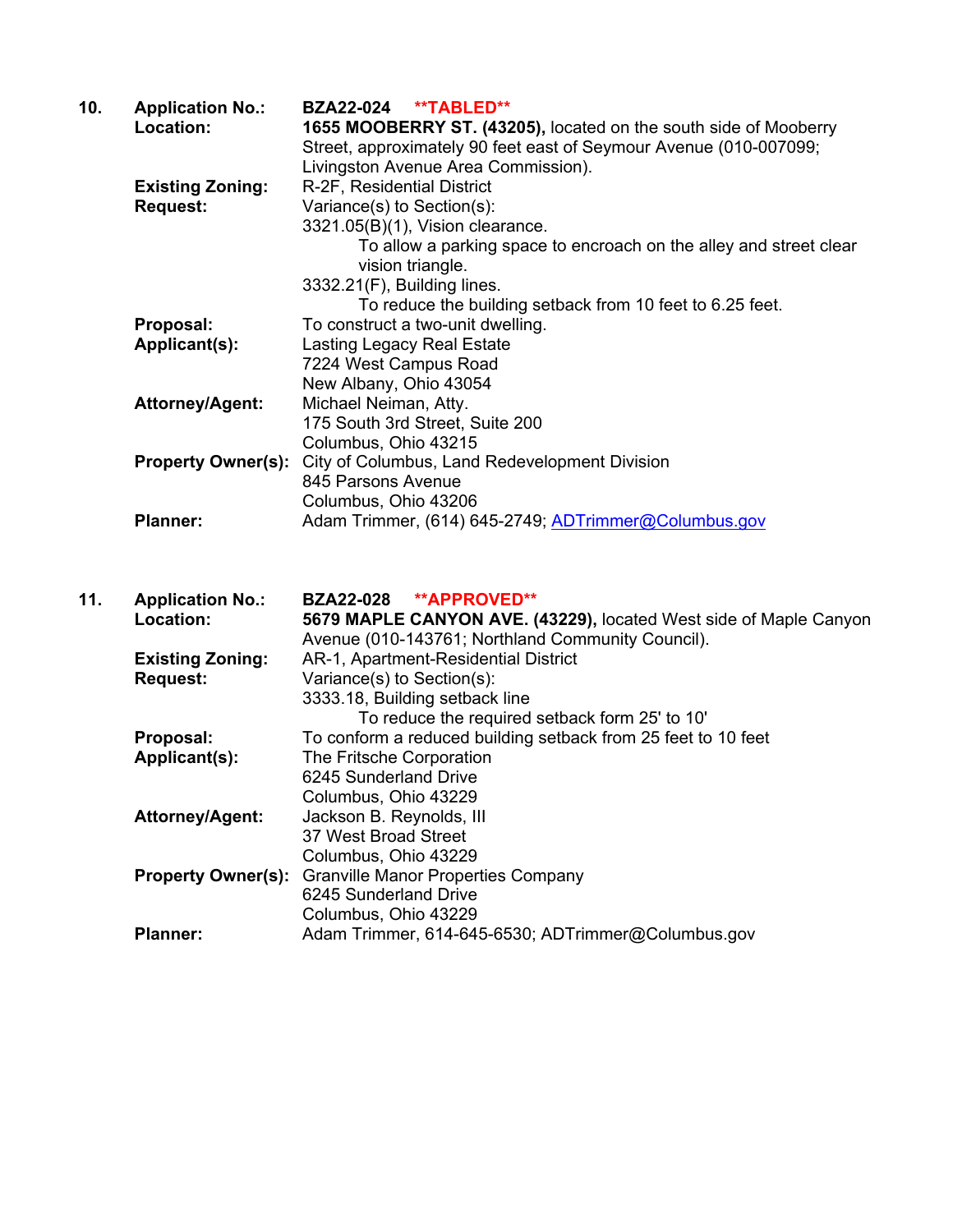| 12. | <b>Application No.:</b><br>Location:                | BZA22-029 **APPROVED**<br>3650 SUNBURY RD. (43219), located (010-146570; Northeast Area                                                                                                                                                                                                                                                                      |
|-----|-----------------------------------------------------|--------------------------------------------------------------------------------------------------------------------------------------------------------------------------------------------------------------------------------------------------------------------------------------------------------------------------------------------------------------|
|     | <b>Existing Zoning:</b><br><b>Request:</b>          | Commission).<br>I, Institutional District<br>Variance(s) to Section(s):<br>3312.49 Minimum number of parking spaces<br>To reduce the number of required parking spaces from 252 to 200.<br>3349.04(C), Height, area and yard regulations<br>To reduce the building setback on Sunbury Road from 50 to 20 feet<br>and on McCutchseon Road from 50 to 12 feet. |
|     |                                                     | 3312.27, Parking setback line.<br>To reduce the parking setback for McCutcheon Road from 25 feet<br>to 0.5 feet.                                                                                                                                                                                                                                             |
|     | Proposal:<br>Applicant(s):                          | To add an additional 8 classrooms to an existing school.<br>Michael Lentz, ASLA<br>1160 Dublin Road, Suite 100<br>Columbus, Ohio 43215                                                                                                                                                                                                                       |
|     | <b>Attorney/Agent:</b>                              | Lincoln Construction c/o Brian Winkler<br>4790 Shuster Road<br>Columbus, Ohio 43214                                                                                                                                                                                                                                                                          |
|     |                                                     | <b>Property Owner(s):</b> Allegheny West Conferences<br>1339 E. Broad Street<br>Columbus, Ohio 43205                                                                                                                                                                                                                                                         |
|     | <b>Planner:</b>                                     | Sierra L. Saumenig, (614) 645-7973; SLSaumenig@columbus.gov                                                                                                                                                                                                                                                                                                  |
| 13. | <b>Application No.:</b><br>Location:                | <b>**APPROVED**</b><br><b>BZA22-030</b><br>2200 SPIEGEL DR. (43125), located at the northeast corner of Spiegel<br>Drive and Shook Road (495-233211; Far South Columbus Area<br>Commission).                                                                                                                                                                 |
|     | <b>Existing Zoning:</b><br><b>Request:</b>          | M, Manufacturing District<br>Special Permit(s) to Section(s):<br>3389.12, Portable building.<br>To grant a special permit for a 24' x 64' temporary portable building.                                                                                                                                                                                       |
|     | Proposal:                                           | To install a 24' x 64' temporary portable building as a breakroom for a<br>warehouse.                                                                                                                                                                                                                                                                        |
|     | Applicant(s):                                       | Lululemon USA Inc.; c/o Romaine Howell<br>2200 Spiegel Drive<br>Columbus, Ohio 43125                                                                                                                                                                                                                                                                         |
|     | <b>Attorney/Agent:</b><br><b>Property Owner(s):</b> | None<br>Lululemon USA Inc.; c/o Jordan Caruso<br>400-1818 Cornwall Avenue                                                                                                                                                                                                                                                                                    |
|     | <b>Planner:</b>                                     | Vancouver, British Columbia V6J1C7<br>Jamie Freise, (614) 645-6350; JFFreise@Columbus.gov                                                                                                                                                                                                                                                                    |